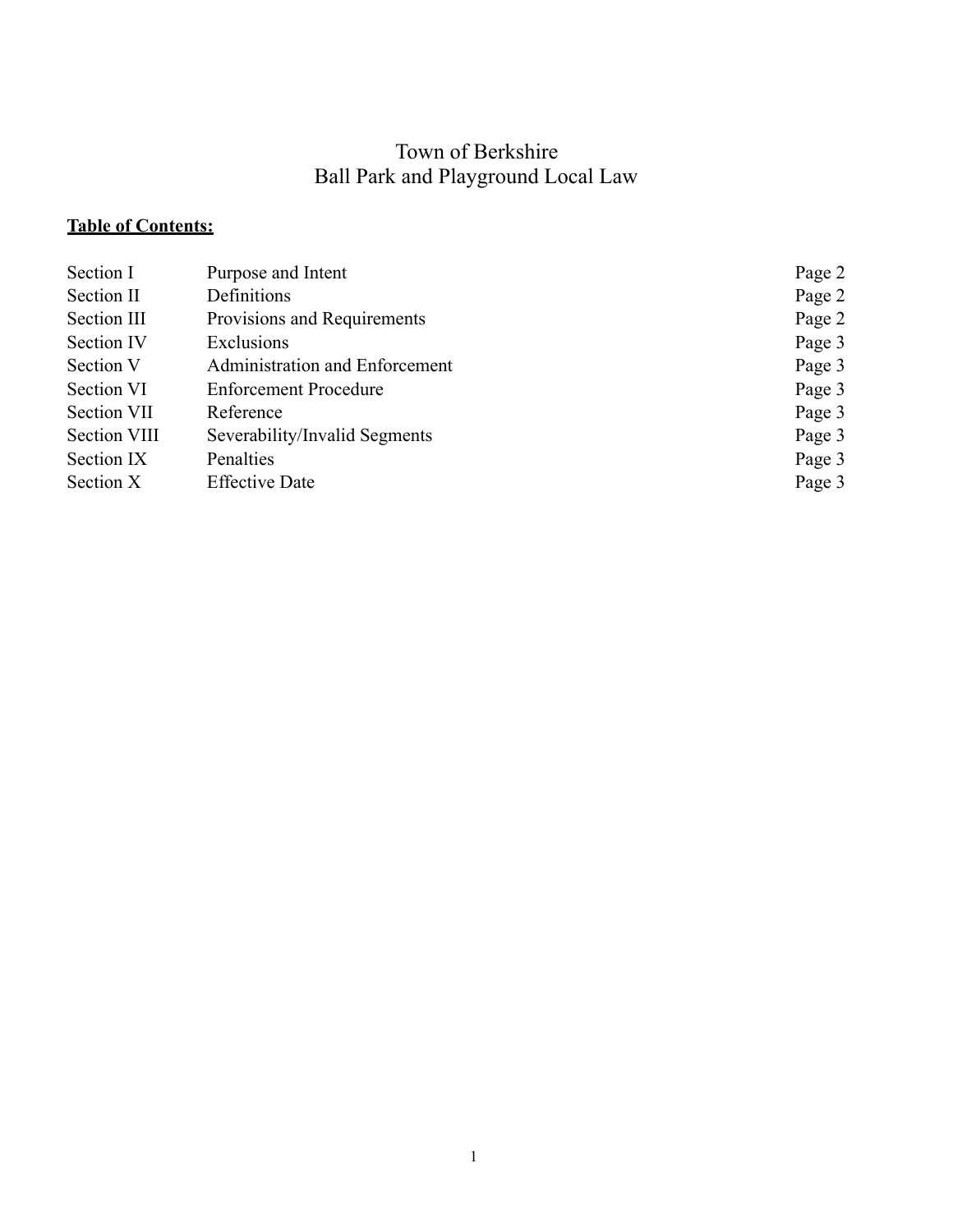### **Section I: Purpose and Intent:**

Be it enacted by the Town Board of The Town of Berkshire to declare its intent to protect the welfare of the citizens and to regulate and control the use of the town park properties within the hamlet. Rules and regulations are established by the Town Board of Berkshire, County of Tioga, State of New York, and will be revised as necessary to protect property and individuals as appropriate and described within this local law.

#### **Section II: Definitions:**

As used in this local law the following terms and phrases shall have the following meanings:

"**Ball Park and Playground**" – Town property in the middle of the hamlet designated as the George M. Smith Memorial Park. A baseball diamond/field and a playground are provided in the park.

"**Alcoholic Beverage**" – Drinks containing ethanol or ethyl alcohol such as distilled spirits, beer, wine, and other hard drinks.

"**Tobacco Products**" – All products derived from tobacco intended for human consumption used for smoking, chewing or snuff.

"**Unlawful Activities**" – Actions of individuals that are not legally permitted by law.

## **Section III: Provisions and Requirements:**

Rules and Regulations for use or entering/visiting any Town of Berkshire recreational areas have been established by the Town Board and are posted on signs erected in locations announcing appropriate behavior and personal actions as listed below:

- a) Park hours are from sunrise to sunset. For special events, contact the Town Supervisor.
- b) Parent/adult supervision is encouraged and recommended for young children using the playground.
- c) Smoking and other use of tobacco products or electronic alternatives are prohibited.
- d) Consumption of alcoholic beverages on park premises is prohibited.
- e) All animals should be on a leash at all times. Animal excrement should be removed immediately and properly disposed of in a sanitary manner. Farm animals are also prohibited.
- f) No ATV's, motor bikes, snowmobiles, or other motorized recreational vehicles are allowed. No bicycles, skateboard, roller blades and other motorized or human-propelled devices are allowed on the fields (except wheelchairs).
- g) George M. Smith Park is a Carry-In/Carry-out Park. Trash should be removed by users.
- h) No dangerous or unlawful activities including use of drugs, excessive noise, profanity, fireworks or any form of vandalism are acceptable. (Any attempt to destroy, deface, disturb, or remove any part of the park including buildings, signs, or equipment shall be considered vandalism.) These acts will be prosecuted to the fullest extent of the law.
- i) The town assumes no responsibility for loss of personal property.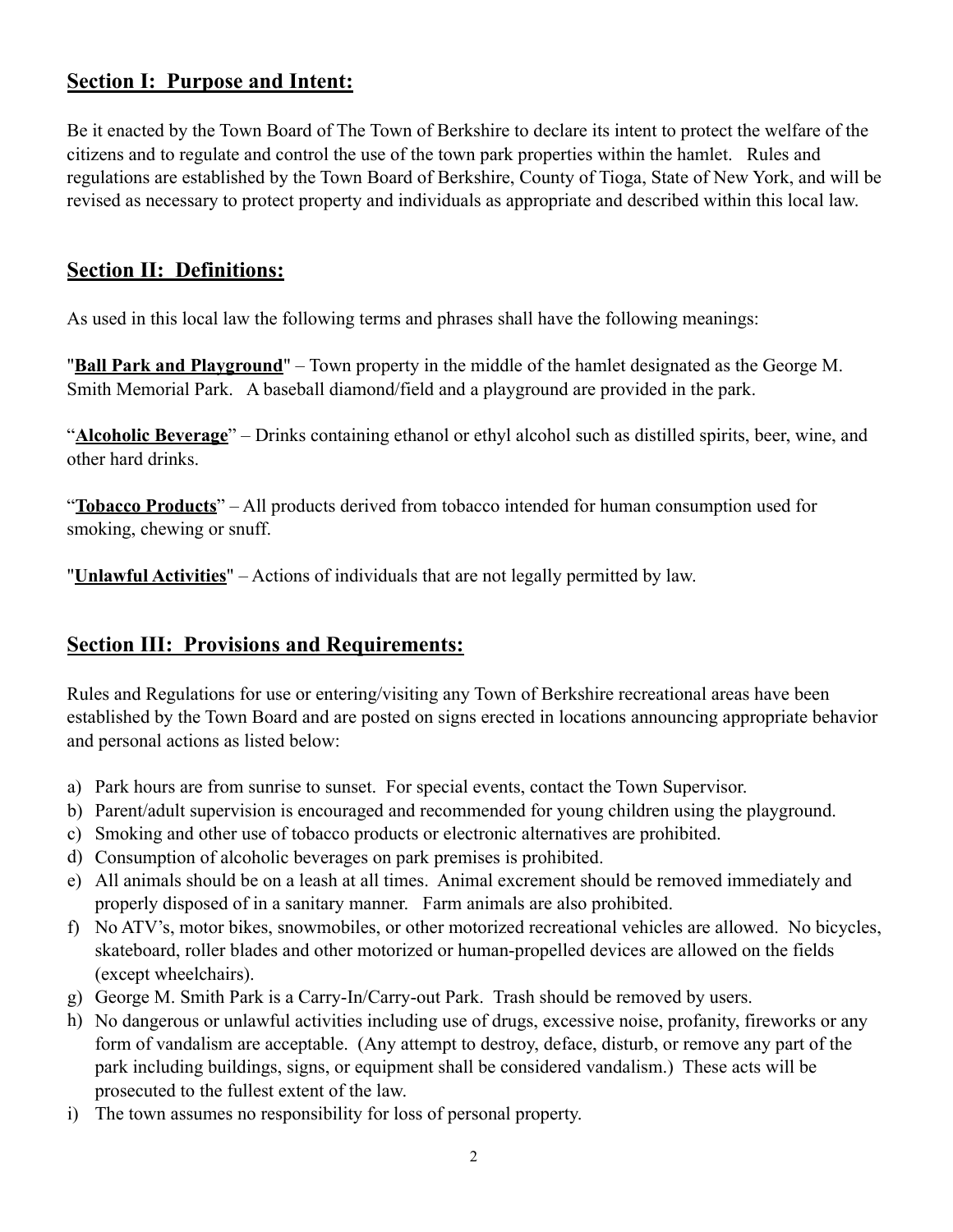### **Section IV: Exclusions**

Any exceptions for use of any Town of Berkshire recreational area must first be authorized by the Town Supervisor.

#### **Section V: Administration and Enforcement**

- a) The duly elected Board of the Town of Berkshire shall set rules and regulations for park use. Most monitoring and enforcement will be by honor of each individual and respect for the park and all those visiting the park. If someone is observed committing illegal actions in the park, they should be reported to law enforcement by placing a call to 911.
- b) For any safety or damage concerns please contact the Town Supervisor. The web pages have contact information at http://www.berkshireny.net/town-contacts.html.

#### **Section VI: Enforcement Procedure**

- **a)** If an individual is found to be guilty of a non-criminal violation of this local law, the Town will reserve the right to ban that individual from using the park facilities, or visiting the park for any reason. Violation of the ban, by said individual, would then be considered trespassing and would thereby be escalated to a criminal violation.
- b) If an individual is found to be guilty of criminal violation of this local law, that individual will be subject to legal action as described in Section IX Penalties.

#### **Section VII: Reference**

#### **Section VIII: Severability/Invalid Segments**

Should any section or provision of this local law be declared by a court of competent jurisdiction to be invalid, such decision shall not affect the validity of this local law as a whole or any part thereof other than the part declared to be invalid.

#### **Section IX: Penalties**

- a) Penalties: A violation of this local law shall constitute an offense punishable by a fine of not less than \$100 or more than \$250 for a first conviction thereof. Any person convicted of a second violation of this local law, within a period of five years, shall be punished by a fine of not less than \$200 or more than \$350.
- b) Additional Charges: In addition to any penalty authorized above, the court shall consider restitution as part of the sentence imposed upon a person convicted of any violation of this local law where such offense resulted in the damage, destruction, defacement or injury of any part of the park. The Town Supervisor shall, upon notification of the conviction of a person for park violations, consider requesting